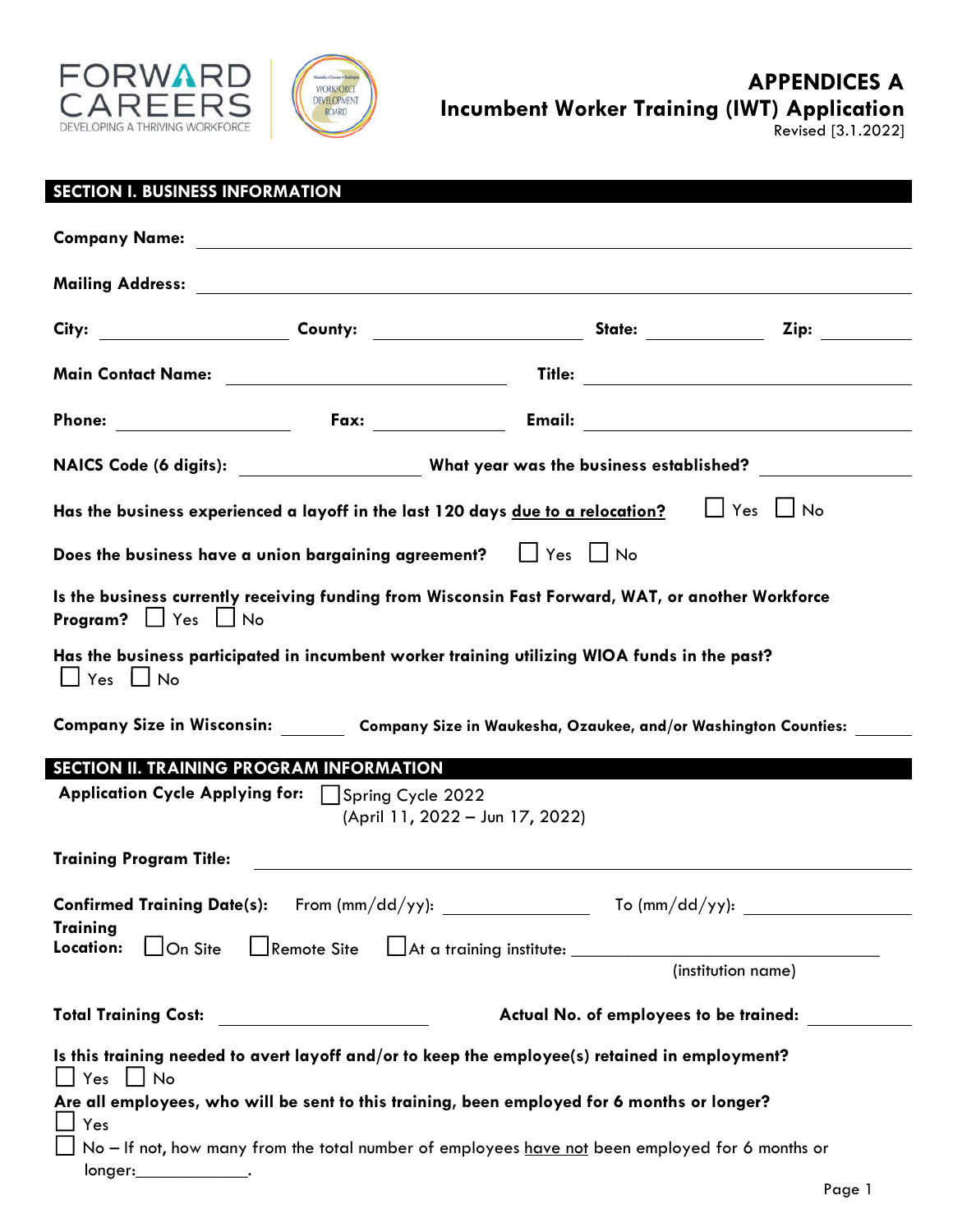|    | SECTION III. EMPLOYEE INFORMATION (EACH COLUMN MUST BE COMPLETED PER TRAINEE TO BE TRAINED) |                                                                                                                  |                                                                    |                                                                                                 |
|----|---------------------------------------------------------------------------------------------|------------------------------------------------------------------------------------------------------------------|--------------------------------------------------------------------|-------------------------------------------------------------------------------------------------|
| #  | <b>Trainee's Contact Information</b>                                                        | <b>Will receive</b><br>industry<br>recognized<br>certificate or<br>credential as a<br>result of the<br>training? | Will receive a<br>wage increase as<br>a result of the<br>training? | Will receive a promotion<br>that results in an open<br>position as a result of the<br>training? |
| 1. | <b>Full Name</b>                                                                            | $\Box$ Yes                                                                                                       | $\Box$ Yes, amount:                                                | Yes, date of promotion:                                                                         |
|    | <b>Title</b>                                                                                | No<br>$\Box$                                                                                                     | $\Box$ No                                                          | $\Box$ No                                                                                       |
|    | <b>Email</b>                                                                                |                                                                                                                  |                                                                    |                                                                                                 |
| 2. | <b>Full Name</b>                                                                            | Yes<br>$\mathbf{I}$                                                                                              | $\Box$ Yes, amount:                                                | Yes, date of promotion:                                                                         |
|    | <b>Title</b><br><b>Email</b>                                                                | $\mathbf{I}$<br>No                                                                                               | $\Box$ No                                                          | $\Box$ No                                                                                       |
|    |                                                                                             |                                                                                                                  |                                                                    |                                                                                                 |
| 3. | <b>Full Name</b>                                                                            | Yes<br>$\mathsf{L}$                                                                                              | $\Box$ Yes, amount:                                                | $\Box$ Yes, date of promotion:                                                                  |
|    | <b>Title</b><br><b>Email</b>                                                                | No<br>$\blacksquare$                                                                                             | $\Box$ No                                                          | $\Box$ No                                                                                       |
|    |                                                                                             |                                                                                                                  |                                                                    |                                                                                                 |
| 4. | <b>Full Name</b>                                                                            | $\Box$ Yes                                                                                                       | $\Box$ Yes, amount:                                                | Yes, date of promotion:                                                                         |
|    | <b>Title</b>                                                                                | No<br>⊔                                                                                                          | $\Box$ No                                                          | $\Box$ No                                                                                       |
|    | <b>Email</b>                                                                                |                                                                                                                  |                                                                    |                                                                                                 |
| 5. | <b>Full Name</b><br><b>Title</b>                                                            | Yes<br>$\blacksquare$                                                                                            | $\Box$ Yes, amount:                                                | Yes, date of promotion:                                                                         |
|    | <b>Email</b>                                                                                | $\Box$ No                                                                                                        | $\square$ No                                                       | $\Box$ No                                                                                       |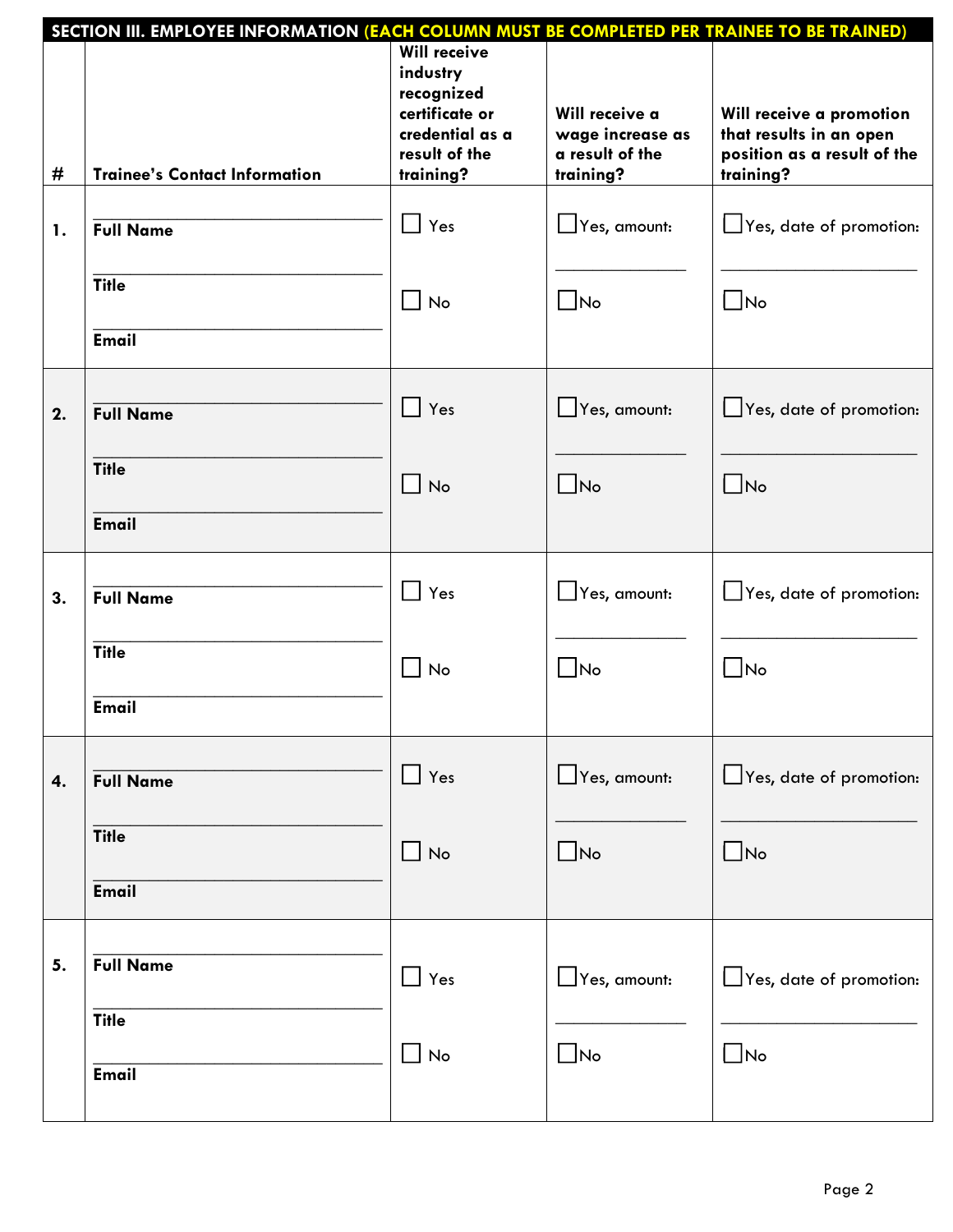| 6.  | <b>Full Name</b>             | $\Box$ Yes    | $\Box$ Yes, amount: | Yes, date of promotion:        |
|-----|------------------------------|---------------|---------------------|--------------------------------|
|     | <b>Title</b><br><b>Email</b> | $\Box$ No     | $\Box$ No           | $\Box$ No                      |
|     |                              |               |                     |                                |
| 7.  | <b>Full Name</b>             | $\Box$<br>Yes | $\Box$ Yes, amount: | $\Box$ Yes, date of promotion: |
|     | <b>Title</b>                 | $\Box$ No     | $\square$ No        | $\Box$ No                      |
|     | <b>Email</b>                 |               |                     |                                |
| 8.  | <b>Full Name</b>             | $\Box$ Yes    | $\Box$ Yes, amount: | $\Box$ Yes, date of promotion: |
|     | <b>Title</b>                 | $\Box$ No     | $\Box$ No           | $\Box$ No                      |
|     | <b>Email</b>                 |               |                     |                                |
| 9.  | <b>Full Name</b>             | $\Box$ Yes    | $\Box$ Yes, amount: | $\Box$ Yes, date of promotion: |
|     | <b>Title</b>                 | $\Box$ No     | $\Box$ No           | $\Box$ No                      |
|     | <b>Email</b>                 |               |                     |                                |
| 10. | <b>Full Name</b>             | $\Box$ Yes    | $\Box$ Yes, amount: | Yes, date of promotion:        |
|     | <b>Title</b>                 | $\Box$ No     | $\Box$ No           | $\Box$ No                      |
|     | <b>Email</b>                 |               |                     |                                |
|     |                              |               |                     |                                |
| 11. | <b>Full Name</b>             | $\Box$ Yes    | $\Box$ Yes, amount: | Yes, date of promotion:        |
|     | <b>Title</b>                 | $\Box$ No     | $\Box$ No           | $\Box$ No                      |
|     | <b>Email</b>                 |               |                     |                                |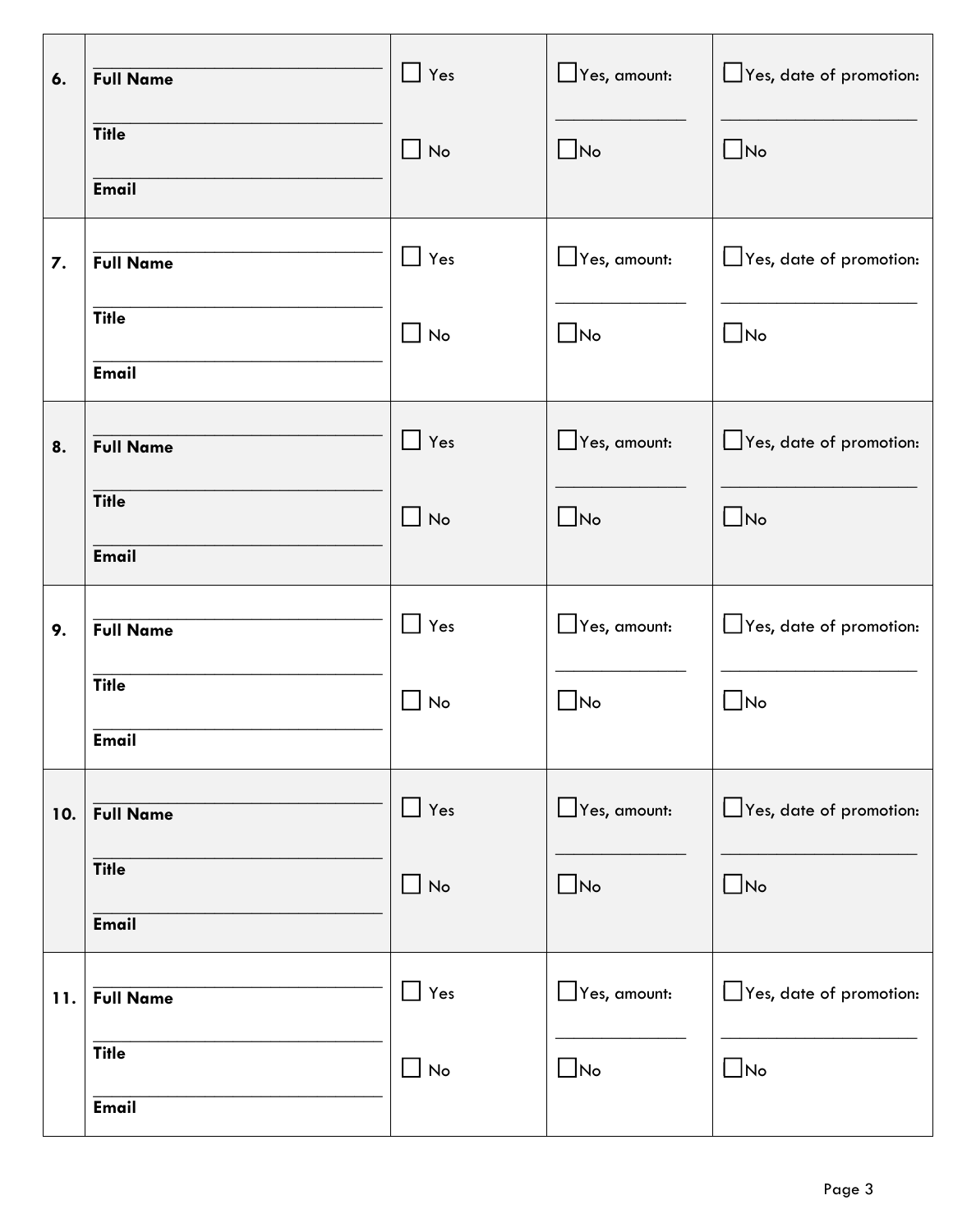| 12. | <b>Full Name</b>             | $\Box$ Yes    | $\Box$ Yes, amount: | Yes, date of promotion:        |
|-----|------------------------------|---------------|---------------------|--------------------------------|
|     | <b>Title</b><br><b>Email</b> | $\Box$ No     | $\Box$ No           | $\Box$ No                      |
|     |                              |               |                     |                                |
| 13. | <b>Full Name</b>             | $\Box$<br>Yes | $\Box$ Yes, amount: | $\Box$ Yes, date of promotion: |
|     | <b>Title</b>                 | $\Box$ No     | $\square$ No        | $\Box$ No                      |
|     | <b>Email</b>                 |               |                     |                                |
| 14. | <b>Full Name</b>             | $\Box$ Yes    | Yes, amount:        | $\Box$ Yes, date of promotion: |
|     | <b>Title</b>                 | $\Box$ No     | $\Box$ No           | $\Box$ No                      |
|     | <b>Email</b>                 |               |                     |                                |
| 15. | <b>Full Name</b>             | $\Box$ Yes    | $\Box$ Yes, amount: | $\Box$ Yes, date of promotion: |
|     | <b>Title</b>                 | $\Box$ No     | $\Box$ No           | $\Box$ No                      |
|     | <b>Email</b>                 |               |                     |                                |
| 16. | <b>Full Name</b>             | $\Box$ Yes    | $\Box$ Yes, amount: | Yes, date of promotion:        |
|     | <b>Title</b>                 | $\Box$ No     | $\Box$ No           | $\Box$ No                      |
|     | <b>Email</b>                 |               |                     |                                |
| 17. | <b>Full Name</b>             | $\Box$ Yes    | $\Box$ Yes, amount: | Yes, date of promotion:        |
|     | <b>Title</b>                 | $\Box$ No     | $\Box$ No           | $\Box$ No                      |
|     | <b>Email</b>                 |               |                     |                                |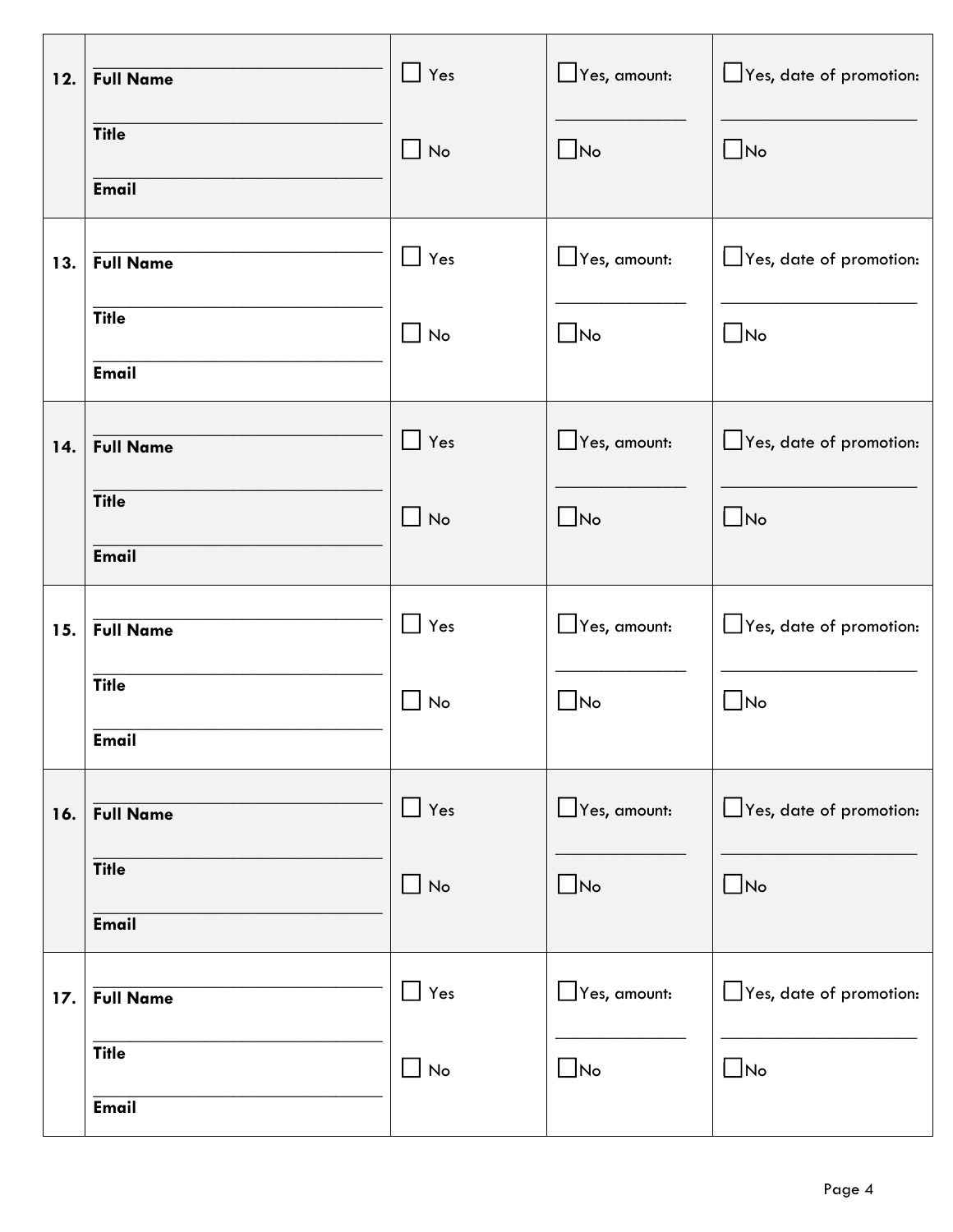| 18. | <b>Full Name</b>             | $\Box$ Yes    | $\Box$ Yes, amount: | Yes, date of promotion:        |
|-----|------------------------------|---------------|---------------------|--------------------------------|
|     | <b>Title</b><br><b>Email</b> | $\Box$ No     | $\Box$ No           | $\Box$ No                      |
|     |                              |               |                     |                                |
| 19. | <b>Full Name</b>             | $\Box$<br>Yes | $\Box$ Yes, amount: | $\Box$ Yes, date of promotion: |
|     | <b>Title</b>                 | $\Box$ No     | $\square$ No        | $\Box$ No                      |
|     | <b>Email</b>                 |               |                     |                                |
| 20. | <b>Full Name</b>             | $\Box$ Yes    | Yes, amount:        | $\Box$ Yes, date of promotion: |
|     | <b>Title</b>                 | $\Box$ No     | $\Box$ No           | $\Box$ No                      |
|     | <b>Email</b>                 |               |                     |                                |
| 21. | <b>Full Name</b>             | $\Box$ Yes    | $\Box$ Yes, amount: | $\Box$ Yes, date of promotion: |
|     | <b>Title</b>                 | $\Box$ No     | $\Box$ No           | $\Box$ No                      |
|     | <b>Email</b>                 |               |                     |                                |
| 22. | <b>Full Name</b>             | $\Box$ Yes    | $\Box$ Yes, amount: | Yes, date of promotion:        |
|     | <b>Title</b>                 | $\Box$ No     | $\Box$ No           | $\Box$ No                      |
|     | <b>Email</b>                 |               |                     |                                |
|     |                              |               |                     |                                |
| 23. | <b>Full Name</b>             | $\Box$ Yes    | $\Box$ Yes, amount: | Yes, date of promotion:        |
|     | <b>Title</b>                 | $\Box$ No     | $\Box$ No           | $\Box$ No                      |
|     | <b>Email</b>                 |               |                     |                                |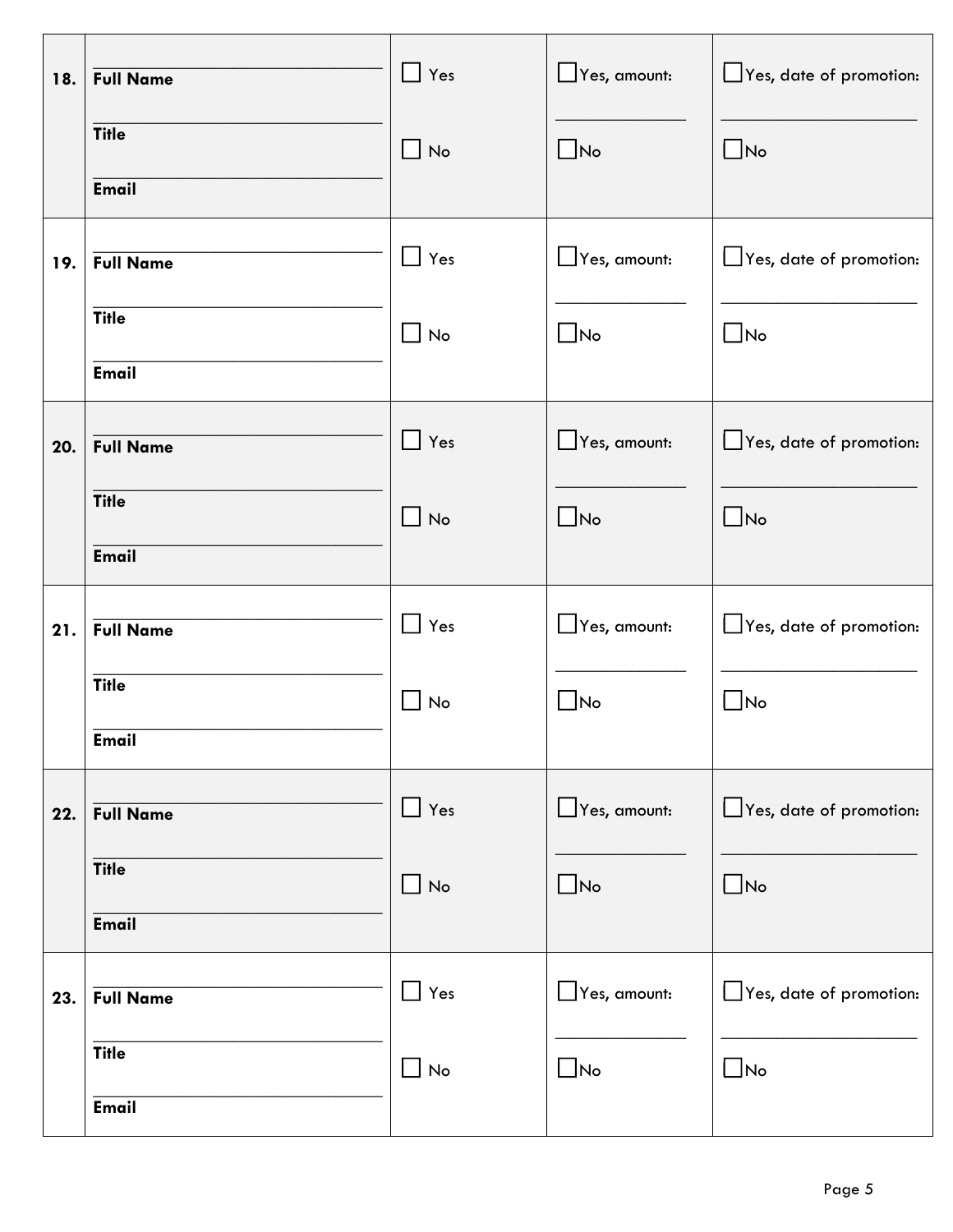# **SECTION: IV TRAINING PURPOSE**

Please provide a description of the training: (detail of the curriculum and what the employee(s) will learn)

**Why is this training needed for your business?**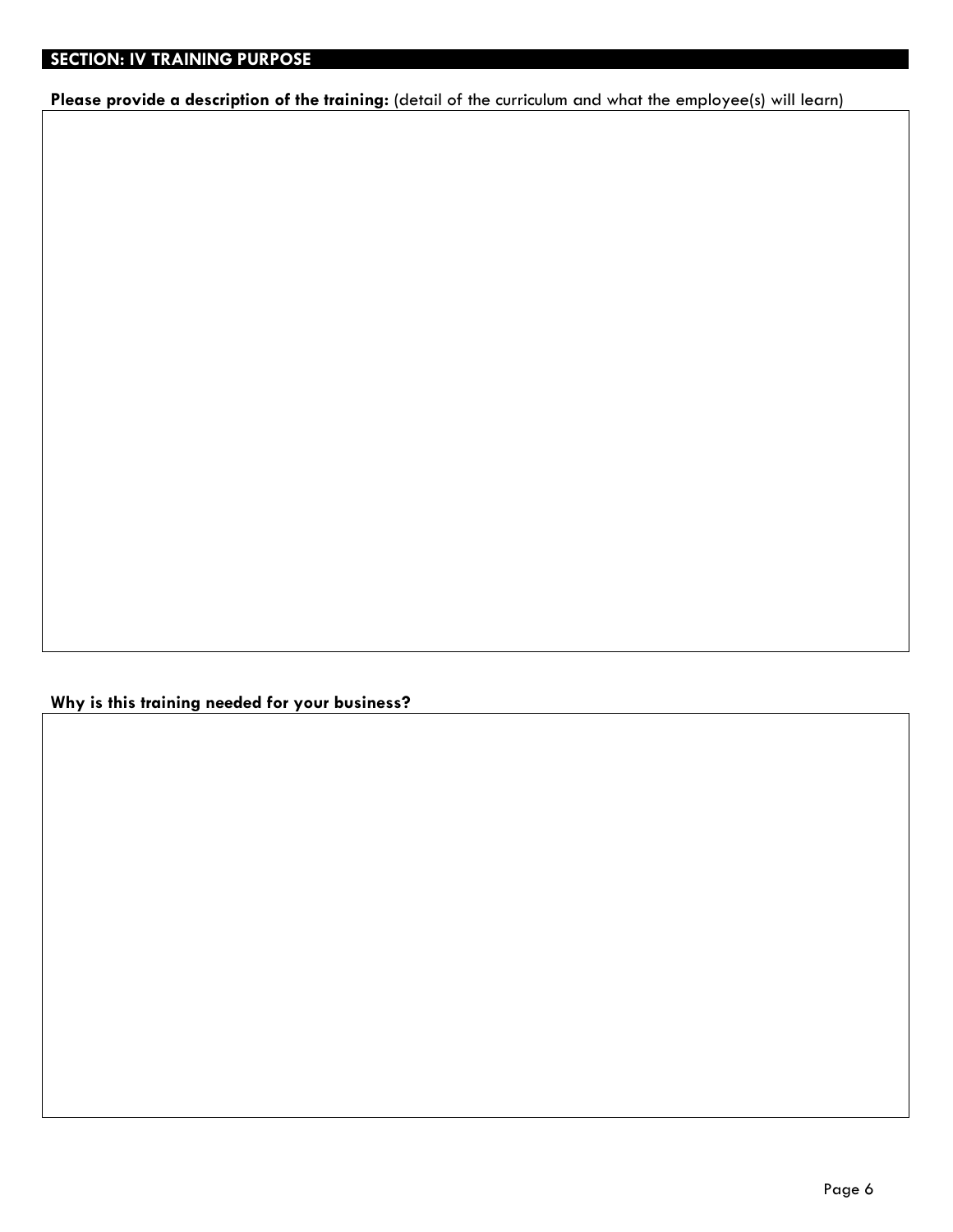# **How will this training component directly contribute to improving company processes, improve efficiency, or quality in a way that makes the company more competitive?**

How will this training increase the employees' skill level or prevent the employee from being laid off and/ or **avert layoff?**

**Please list any special tools, equipment, uniforms or protective gear required for the position.**